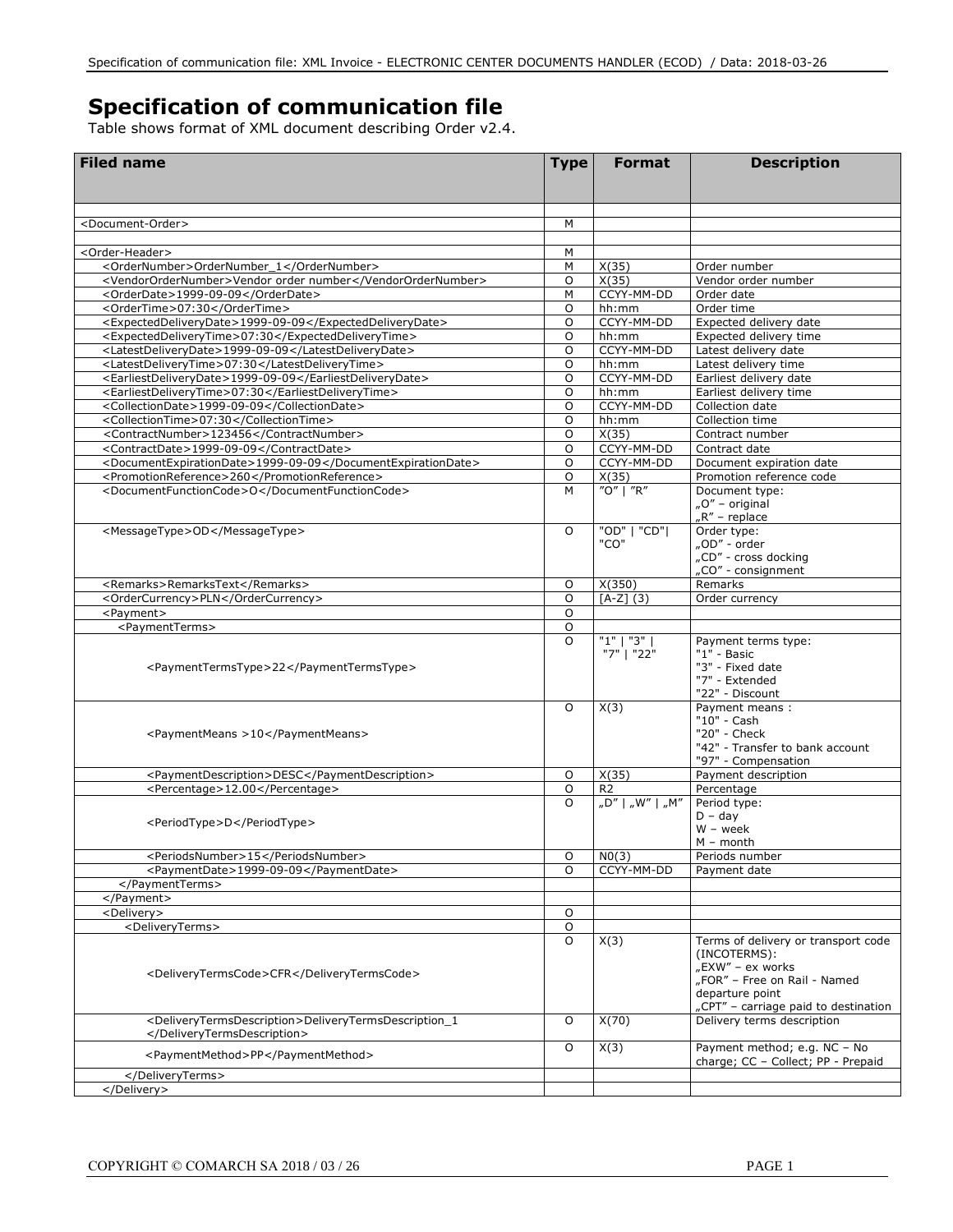| <b>Filed name</b>                                                                  | <b>Type</b>      | <b>Format</b>                     | <b>Description</b>                                                                       |
|------------------------------------------------------------------------------------|------------------|-----------------------------------|------------------------------------------------------------------------------------------|
|                                                                                    |                  |                                   |                                                                                          |
|                                                                                    |                  |                                   |                                                                                          |
|                                                                                    |                  |                                   |                                                                                          |
|                                                                                    |                  |                                   |                                                                                          |
| <order-parties></order-parties>                                                    | M                |                                   |                                                                                          |
| <buyer><br/><math>&lt;</math>ILN&gt;1111111111111</buyer>                          | M<br>M           |                                   |                                                                                          |
| <taxid>111122223344</taxid>                                                        | O <sup>1</sup>   | $[0-9](13)$<br>X(13)              | <b>Buyer ILN</b><br>Buyer VAT registration number                                        |
| <codebybuyer>Z111</codebybuyer>                                                    | O                | X(35)                             | Code by buyer                                                                            |
| <accountnumber>AccountNumber_1</accountnumber>                                     | O                | X(35)                             | Buyer account number                                                                     |
| <name>ABC</name>                                                                   | O <sup>1</sup>   | $\overline{X(175)}$               | Buyer name                                                                               |
| <streetandnumber>Przemysłowa 5</streetandnumber>                                   | O <sup>1</sup>   | X(35)                             | Street and number                                                                        |
| <cityname>Kraków</cityname>                                                        | O <sup>1</sup>   | X(35)                             | City name                                                                                |
| <postalcode>30-009</postalcode>                                                    | O <sup>1</sup>   | X(9)                              | Postal code                                                                              |
| <country>PL</country>                                                              | $\overline{O^1}$ | X(9)                              | Country (encode ISO 3166)                                                                |
| <courtandcapitalinformation>KRS11111</courtandcapitalinformation>                  | O <sup>1</sup>   | X(350)                            | Registration court, registration<br>number and amount of initial and<br>invested capital |
| <contactinformation>Jan Kowalski</contactinformation>                              | O                | X(35)                             | Contact information                                                                      |
| <contactperson>Jan Nowak</contactperson>                                           | $\circ$          | X(35)                             | <b>Contact Person</b>                                                                    |
| <phonenumber>1213245783</phonenumber>                                              | O                | X(512)                            | Phone Number                                                                             |
| <fax>33 1256555</fax>                                                              | O                | X(512)                            | Fax Number                                                                               |
| <electronicmail>electornicmail@mail.com</electronicmail>                           | O                | X(512)                            | <b>Electronic Mail</b>                                                                   |
|                                                                                    |                  |                                   |                                                                                          |
| <buyerheadquarters><br/><math>&lt;</math>ILN&gt;11111111111111</buyerheadquarters> | O <sup>2</sup>   |                                   |                                                                                          |
| <name>ABC</name>                                                                   | O<br>O           | $[0-9](13)$<br>X(175)             | Buyer headquarters ILN<br>Buyer headquarters name                                        |
| <streetandnumber>Przemysłowa 5</streetandnumber>                                   | O                | X(35)                             | Street and number                                                                        |
| <cityname>Kraków</cityname>                                                        | O                | X(35)                             | City name                                                                                |
| <postalcode>30-009</postalcode>                                                    | O                | X(9)                              | Postal code                                                                              |
| <country>PL</country>                                                              | O                | X(9)                              | Country (encode ISO 3166)                                                                |
| <contactinformation>Jan Kowalski</contactinformation>                              | O                | X(35)                             | Contact information                                                                      |
| <contactperson>Jan Nowak</contactperson>                                           | O                | X(35)                             | <b>Contact Person</b>                                                                    |
| <phonenumber>1213245783</phonenumber>                                              | O                | X(512)                            | <b>Phone Number</b>                                                                      |
| <fax>33 1256555</fax>                                                              | O                | X(512)                            | Fax Number                                                                               |
| <electronicmail>electornicmail@mail.com</electronicmail>                           | O                | X(512)                            | <b>Electronic Mail</b>                                                                   |
|                                                                                    |                  |                                   |                                                                                          |
| <invoicee></invoicee>                                                              | O                |                                   |                                                                                          |
| $<$ ILN>1111111111111<br>$<$ TaxID>111122223344 $<$ /TaxID>                        | M<br>O           | $[0-9](13)$<br>$\overline{X(13)}$ | Invoicee GLN<br>Invoicee VAT registration number                                         |
| <name>ABC</name>                                                                   | O                | X(175)                            | Invoicee name                                                                            |
| <streetandnumber>Przemysłowa 5</streetandnumber>                                   | O                | $\overline{X(35)}$                | Street and number                                                                        |
| <cityname>Kraków</cityname>                                                        | O                | X(35)                             | City name                                                                                |
| <postalcode>30-009</postalcode>                                                    | O                | X(9)                              | Postal code                                                                              |
| <country>PL</country>                                                              | O                | X(9)                              | Country (encode ISO 3166)                                                                |
| <contactinformation>Jan Kowalski</contactinformation>                              | O                | X(35)                             | Contact information                                                                      |
| <contactperson>Jan Nowak</contactperson>                                           | $\circ$          | X(35)                             | <b>Contact Person</b>                                                                    |
| <phonenumber>1213245783</phonenumber>                                              | $\Omega$         | X(512)                            | Phone Number                                                                             |
| <fax>33 1256555</fax>                                                              | O                | X(512)                            | Fax Number                                                                               |
| <electronicmail>electornicmail@mail.com</electronicmail>                           | $\circ$          | X(512)                            | <b>Electronic Mail</b>                                                                   |
| <br><seller></seller>                                                              | М                |                                   |                                                                                          |
| $<$ ILN>11111111111111                                                             | $\overline{M}$   | $[0-9](13)$                       | Seller ILN                                                                               |
| <taxid>111122223344</taxid>                                                        | O                | X(13)                             | Seller VAT registration number                                                           |
| <accountnumber>AccountNumber_1</accountnumber>                                     | O                | X(35)                             | Seller account number                                                                    |
| <name>Seller name</name>                                                           | O                | $\overline{X}(175)$               | Seller name                                                                              |
| <streetandnumber>Przemysłowa 5</streetandnumber>                                   | O                | X(35)                             | Street and number                                                                        |
| <cityname>Kraków</cityname>                                                        | O                | X(35)                             | City name                                                                                |
| <postalcode>30-009</postalcode>                                                    | O                | X(9)                              | Postal code                                                                              |
| <country>PL</country>                                                              | O                | X(9)                              | Country (encode ISO 3166)                                                                |
| <codebybuyer>Z111</codebybuyer>                                                    | O                | X(35)                             | Code by buyer                                                                            |
| <contactinformation>Jan Kowalski</contactinformation>                              | O                | X(35)                             | Contact information                                                                      |
| <contactperson>Jan Nowak</contactperson>                                           | O                | X(35)                             | Contact Person                                                                           |
| <phonenumber>1213245783</phonenumber>                                              | O                | X(512)                            | Phone Number                                                                             |
| <fax>1213245783</fax><br><electronicmail>electornicmail@mail.com</electronicmail>  | O<br>O           | X(35)                             | Fax number                                                                               |
|                                                                                    |                  | X(512)                            | <b>Electronic Mail</b>                                                                   |
| <deliverypoint></deliverypoint>                                                    | $\mathsf{C}^3$   |                                   |                                                                                          |
| $<$ ILN>1111111111111                                                              | M                | $[0-9](13)$                       | Delivery point ILN                                                                       |
| <codebybuyer>Z111</codebybuyer>                                                    | $\overline{0}$   | X(35)                             | Code by buyer                                                                            |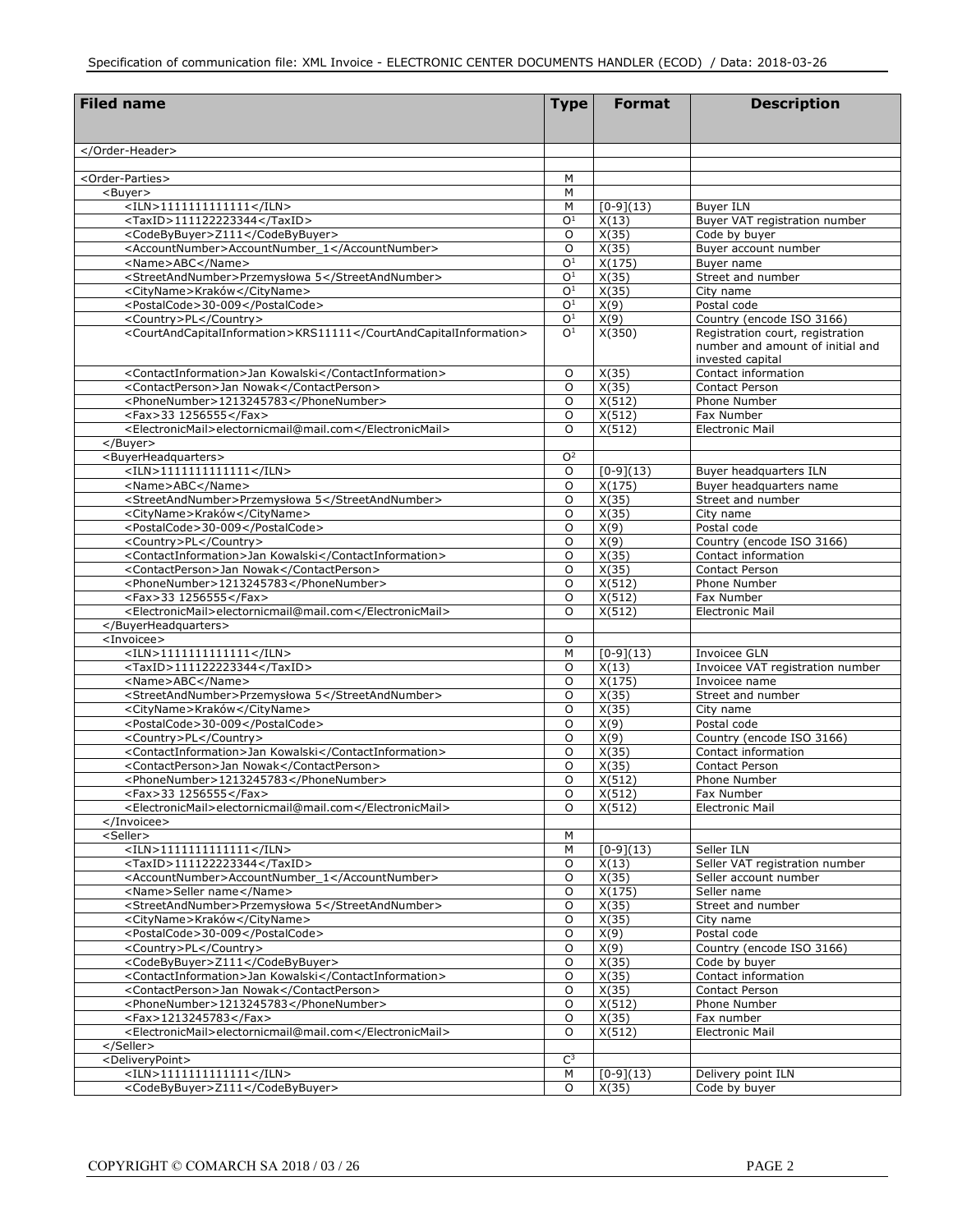| <b>Filed name</b>                                                                                 | <b>Type</b>        | <b>Format</b>       | <b>Description</b>                           |
|---------------------------------------------------------------------------------------------------|--------------------|---------------------|----------------------------------------------|
|                                                                                                   |                    |                     |                                              |
| <name>Delivery point</name>                                                                       | O                  | X(175)              | Delivery point name                          |
| <streetandnumber>Przemysłowa 5</streetandnumber>                                                  | O                  | X(35)               | Street and number                            |
| <cityname>Kraków</cityname>                                                                       | O                  | X(35)               | City name                                    |
| <postalcode>30-009</postalcode>                                                                   | O                  | X(9)                | Postal code                                  |
| <country>PL</country>                                                                             | O                  | X(9)                | Country (encode ISO 3166)                    |
| <contactinformation>Jan Kowalski</contactinformation><br><contactperson>Jan Nowak</contactperson> | O<br>O             | X(35)<br>X(35)      | Contact information<br><b>Contact Person</b> |
| <phonenumber>1213245783</phonenumber>                                                             | 0                  | $\overline{X(512)}$ | Phone Number                                 |
| <fax>33 1256555</fax>                                                                             | 0                  | X(512)              | Fax Number                                   |
| <electronicmail>electornicmail@mail.com</electronicmail>                                          | 0                  | X(512)              | <b>Electronic Mail</b>                       |
|                                                                                                   |                    |                     |                                              |
| <shipfrom></shipfrom>                                                                             | 0                  |                     |                                              |
| $<$ ILN>11111111111111                                                                            | O                  | $[0-9](13)$         | Ship from ILN                                |
| <name>ABC</name>                                                                                  | O                  | X(175)              | Ship from name                               |
| <streetandnumber>Przemysłowa 5</streetandnumber>                                                  | O                  | X(35)               | Street and number                            |
| <cityname>Kraków</cityname><br><postalcode>30-009</postalcode>                                    | 0<br>O             | X(35)<br>X(9)       | City name<br>Postal code                     |
| <country>PL</country>                                                                             | 0                  | X(9)                | Country (encode ISO 3166)                    |
| <contactinformation>Jan Kowalski</contactinformation>                                             | O                  | X(35)               | Contact information                          |
| <contactperson>Jan Nowak</contactperson>                                                          | $\circ$            | X(35)               | Contact Person                               |
| <phonenumber>1213245783</phonenumber>                                                             | $\circ$            | X(512)              | Phone Number                                 |
| <fax>33 1256555</fax>                                                                             | $\circ$            | X(512)              | Fax Number                                   |
| <electronicmail>electornicmail@mail.com</electronicmail>                                          | $\circ$            | X(512)              | <b>Electronic Mail</b>                       |
|                                                                                                   |                    |                     |                                              |
| <ultimatecustomer></ultimatecustomer>                                                             | $\circ$            |                     |                                              |
| $<$ ILN>1111111111111                                                                             | $\circ$            | $[0-9](13)$         | Ultimate customer ILN                        |
| <codebybuyer>Z111</codebybuyer>                                                                   | $\circ$            | X(35)               | Code by buyer                                |
| <name>ABC</name><br><streetandnumber>Przemysłowa 5</streetandnumber>                              | $\circ$<br>$\circ$ | X(175)<br>X(35)     | Ultimate customer name<br>Street and number  |
| <cityname>Kraków</cityname>                                                                       | $\circ$            | X(35)               | City name                                    |
| <postalcode>30-009</postalcode>                                                                   | $\circ$            | X(9)                | Postal code                                  |
| <country>PL</country>                                                                             | $\circ$            | X(9)                | Country (encode ISO 3166)                    |
| <contactinformation>Jan Kowalski</contactinformation>                                             | $\circ$            | X(35)               | Contact information                          |
| <contactperson>Jan Nowak</contactperson>                                                          | $\circ$            | X(35)               | <b>Contact Person</b>                        |
| <phonenumber>1213245783</phonenumber>                                                             | $\circ$            | X(512)              | Phone Number                                 |
| <fax>33 1256555</fax>                                                                             | $\circ$            | X(512)              | Fax Number                                   |
| <electronicmail>electornicmail@mail.com</electronicmail>                                          | $\circ$            | X(512)              | <b>Electronic Mail</b>                       |
|                                                                                                   |                    |                     |                                              |
| <carrier><br/><math>&lt;</math>ILN&gt;1111111111111</carrier>                                     | $\circ$<br>O       | $[0-9](13)$         | Carrier ILN                                  |
| <modeoftransport>30</modeoftransport>                                                             | $\Omega$           | X(3)                | Mode of transport:                           |
|                                                                                                   |                    |                     | $10$ = maritime transport                    |
|                                                                                                   |                    |                     | $20 =$ rail transport                        |
|                                                                                                   |                    |                     | $30 =$ road transport                        |
|                                                                                                   |                    |                     | $40 =$ air transport                         |
|                                                                                                   |                    |                     | $60$ = multimodal transport                  |
| <name>ABC</name><br><streetandnumber>Przemysłowa 5</streetandnumber>                              | 0<br>O             | X(175)<br>X(35)     | Carrier Name<br><b>Street And Number</b>     |
| <cityname>Kraków</cityname>                                                                       | O                  | X(35)               | City Name                                    |
| <postalcode>30-009</postalcode>                                                                   | O                  | X(9)                | Postal Code                                  |
| <country>PL</country>                                                                             | O                  | X(9)                | Country (encode ISO 3166)                    |
| <contactinformation>Jan Kowalski</contactinformation>                                             | O                  | X(35)               | Contact information                          |
| <contactperson>Jan Nowak</contactperson>                                                          | O                  | X(35)               | Contact Person                               |
| <phonenumber>1213245783</phonenumber>                                                             | O                  | X(512)              | Phone Number                                 |
| <fax>1213245783</fax>                                                                             | O                  | X(35)               | Fax Number                                   |
| <electronicmail>electornicmail@mail.com</electronicmail>                                          | O                  | X(512)              | <b>Electronic Mail</b>                       |
|                                                                                                   |                    |                     |                                              |
| <orderedby><br/><math>&lt;</math>ILN&gt;1111111111111</orderedby>                                 | O<br>М             | $[0-9](13)$         | Order issuer ILN                             |
| <taxid>111122223344</taxid>                                                                       | O                  | $\overline{X(13)}$  | Order issuer VAT registration                |
|                                                                                                   |                    |                     | number                                       |
| <accountnumber>AccountNumber_1</accountnumber>                                                    | O                  | X(35)               | Order issuer account number                  |
| <name>ABC</name>                                                                                  | O                  | X(175)              | Order issuer name                            |
| <streetandnumber>Handlowa 3</streetandnumber>                                                     | O                  | X(35)               | Street and number                            |
| <cityname>Kraków</cityname>                                                                       | O                  | X(35)               | City name                                    |
| <postalcode>30-519</postalcode>                                                                   | O                  | X(9)                | Postal code                                  |
| <country>PL</country>                                                                             | O                  | X(3)                | Country (encode ISO 3166)                    |
| <contactinformation>Jan Kowalski</contactinformation>                                             | O                  | X(35)               | Contact information                          |
| <contactperson>Jan Nowak</contactperson>                                                          | O                  | X(35)               | Contact Person                               |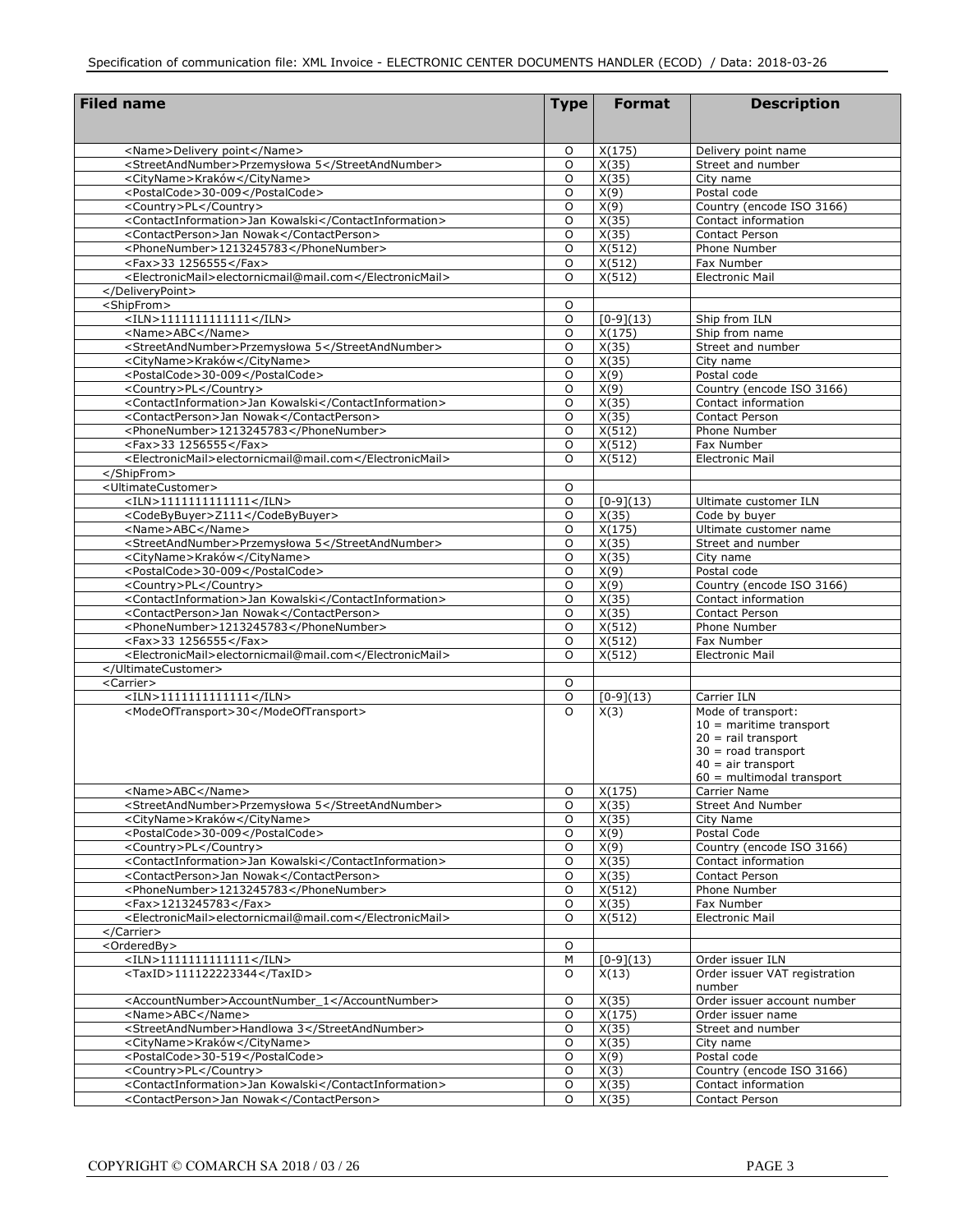| <b>Filed name</b>                                                                 | <b>Type</b>  | <b>Format</b>                | <b>Description</b>                                   |
|-----------------------------------------------------------------------------------|--------------|------------------------------|------------------------------------------------------|
|                                                                                   |              |                              |                                                      |
|                                                                                   |              |                              |                                                      |
| <phonenumber>1213245783</phonenumber><br><fax>1213245783</fax>                    | O<br>$\circ$ | X(512)<br>X(35)              | Phone Number<br>Fax Number                           |
| <electronicmail>electornicmail@mail.com</electronicmail>                          | $\circ$      | X(512)                       | <b>Electronic Mail</b>                               |
|                                                                                   |              |                              |                                                      |
|                                                                                   |              |                              |                                                      |
| <sender></sender>                                                                 | $\circ$      |                              |                                                      |
| $<$ ILN>11111111111111                                                            | M            | $[0-9](13)$                  | Sender ILN                                           |
| <taxid>111122223344</taxid>                                                       | $\circ$      | X(13)                        | Sender VAT registration number                       |
| <name>ABC</name>                                                                  | $\circ$      | X(175)                       | Sender name                                          |
| <streetandnumber>Przemysłowa 5</streetandnumber>                                  | $\circ$      | X(35)                        | Street and number                                    |
| <cityname>Kraków</cityname>                                                       | $\circ$      | X(35)                        | City name                                            |
| <postalcode>30-009</postalcode>                                                   | $\circ$      | X(9)                         | Postal code                                          |
| <country>PL</country>                                                             | $\circ$      | X(9)                         | Country (encode ISO 3166)                            |
| <contactinformation>Jan Kowalski</contactinformation>                             | $\circ$      | $\overline{X(35)}$           | Contact information                                  |
| <contactperson>Jan Nowak</contactperson><br><phonenumber>1213245783</phonenumber> | $\circ$<br>O | $\overline{X(35)}$<br>X(512) | Contact Person<br>Phone Number                       |
| <fax>1213245783</fax>                                                             | O            | X(35)                        | Fax Number                                           |
| <electronicmail>electornicmail@mail.com</electronicmail>                          | $\Omega$     | X(512)                       | <b>Electronic Mail</b>                               |
|                                                                                   |              |                              |                                                      |
| <receiver></receiver>                                                             | O            |                              |                                                      |
| $<$ ILN>1111111111111                                                             | M            | $[0-9](13)$                  | Receiver ILN                                         |
| <taxid>111122223344</taxid>                                                       | O            | X(13)                        | Receiver VAT registration number                     |
| <name>ABC</name>                                                                  | $\circ$      | X(175)                       | Receiver name                                        |
| <streetandnumber>Przemysłowa 5</streetandnumber>                                  | $\circ$      | X(35)                        | Street and number                                    |
| <cityname>Kraków</cityname>                                                       | O            | X(35)                        | City name                                            |
| <postalcode>30-009</postalcode>                                                   | $\circ$      | X(9)                         | Postal code                                          |
| <country>PL</country>                                                             | O            | X(9)                         | Country (encode ISO 3166)                            |
| <contactinformation>Jan Kowalski</contactinformation>                             | $\circ$      | X(35)                        | Contact information                                  |
| <contactperson>Jan Nowak</contactperson>                                          | O            | X(35)                        | Contact Person                                       |
| <phonenumber>1213245783</phonenumber>                                             | $\circ$      | X(512)                       | Phone Number                                         |
| <fax>1213245783</fax>                                                             | O            | X(35)                        | Fax Number                                           |
| <electronicmail>electornicmail@mail.com</electronicmail><br>                      | O            | X(512)                       | <b>Electronic Mail</b>                               |
|                                                                                   |              |                              |                                                      |
|                                                                                   |              |                              |                                                      |
| <order-lines></order-lines>                                                       | M            |                              |                                                      |
| <line></line>                                                                     | M[n]         |                              |                                                      |
| <line-item></line-item>                                                           | М            |                              |                                                      |
| <linenumber>1</linenumber>                                                        | М            | N <sub>0</sub>               | Line number                                          |
| <sublinenumber>1</sublinenumber>                                                  | $\circ$      | N <sub>0</sub>               | Sub line number                                      |
| <buyerlinenumber>1</buyerlinenumber>                                              | $\circ$      | N <sub>0</sub>               | Buyer line number                                    |
| <ean>1111111111111</ean>                                                          | M            | $[0-9](14)$                  | EAN                                                  |
| <buyeritemcode>123456</buyeritemcode>                                             | O            | X(35)                        | Buyer item code                                      |
| <supplieritemcode>123456</supplieritemcode>                                       | O            | X(35)                        | Supplier item code                                   |
| <packageean>11111111111111</packageean>                                           | O<br>O       | $[0-9](14)$<br>X(70)         | Package EAN                                          |
| <itemdescription>ItemDescription_1</itemdescription><br><itemtype>RC</itemtype>   | O            | "CU"   "RC"                  | Item description<br>Returnable container identifier: |
|                                                                                   |              |                              | "CU" - Consumer unit                                 |
|                                                                                   |              |                              | "RC" - Returnable container                          |
| <orderedquantity>2.000</orderedquantity>                                          | М            | R <sub>3</sub>               | Ordered quantity                                     |
| <freeorderedquantity>2.000</freeorderedquantity>                                  | O            | R <sub>3</sub>               | Free goods quantity                                  |
| <orderedunitpacksize>1.000</orderedunitpacksize>                                  | O            | R <sub>3</sub>               | Number of consumer units in the                      |
|                                                                                   |              |                              | traded unit                                          |
| <invoicedquantity>2.000</invoicedquantity>                                        | O            | R <sub>3</sub>               | Invoiced quantity                                    |
| <unitofmeasure>KGM</unitofmeasure>                                                | O            | "PCE"   "KGM"                | Unit of measure:                                     |
|                                                                                   |              |                              | "PCE" - piece                                        |
|                                                                                   |              |                              | "KGM" - kilogram                                     |
|                                                                                   |              |                              | "MTR" - metre<br>"MTK" - square metre                |
|                                                                                   |              |                              | "LTR" - litr                                         |
|                                                                                   |              |                              | "PR" - pair                                          |
|                                                                                   |              |                              | "TNE" - metric ton (1000kg)                          |
| <orderedunitnetprice>23.45</orderedunitnetprice>                                  | 0            | R <sub>2</sub>               | Ordered unit net price                               |
| <orderedunitretailprice>23.45</orderedunitretailprice>                            | O            | R <sub>2</sub>               | Ordered unit retail price                            |
| <orderedunitlistprice>23.45</orderedunitlistprice>                                | 0            | R <sub>2</sub>               | Ordered unit list price                              |
| <orderedunitgrossprice>23.45</orderedunitgrossprice>                              | O            | R <sub>2</sub>               | Ordered unit gross price                             |
| <netamount>23.45</netamount>                                                      | O            | R <sub>2</sub>               | Net amount                                           |
| <ordercurrency>PLN</ordercurrency>                                                | O            | $[A-Z] (3)$                  | Order currency                                       |
| <expecteddeliverydate>1999-09-09</expecteddeliverydate>                           | 0            | CCYY-MM-DD                   | Expected delivery date                               |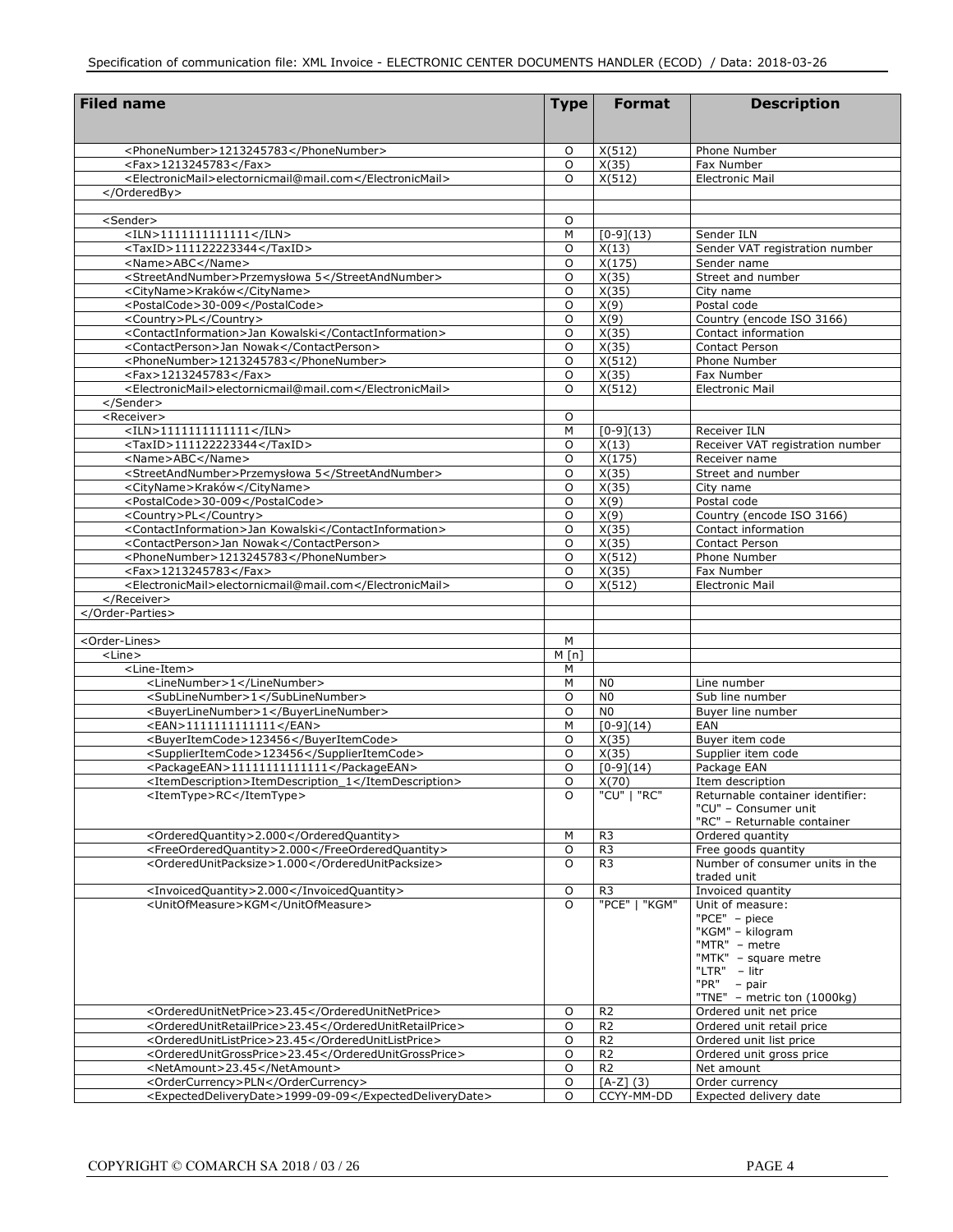| <b>Filed name</b>                                                               | <b>Type</b>    | <b>Format</b>  | <b>Description</b>                               |
|---------------------------------------------------------------------------------|----------------|----------------|--------------------------------------------------|
|                                                                                 |                |                |                                                  |
| <expecteddeliverytime>07:30</expecteddeliverytime>                              | O              | hh:mm          | Expected delivery time                           |
| <latestdeliverydate>1999-09-09</latestdeliverydate>                             | O              | CCYY-MM-DD     | Latest delivery date                             |
| <latestdeliverytime>07:30</latestdeliverytime>                                  | O              | hh:mm          | Latest delivery time                             |
| <earliestdelivervdate>1999-09-09</earliestdelivervdate>                         | O              | CCYY-MM-DD     | Earliest delivery date                           |
| <earliestdeliverytime>07:30</earliestdeliverytime>                              | O              | hh:mm          | Earliest delivery time                           |
| <expirationdate>1999-09-09</expirationdate>                                     | O              | CCYY-MM-DD     | Expiration date                                  |
| <promotionreference>260</promotionreference>                                    | $\circ$        | X(35)          | Promotion reference                              |
| <packagenumber>1.000</packagenumber>                                            | $\circ$        | R <sub>3</sub> | Package number                                   |
| <packagetype>CT</packagetype>                                                   | $\circ$        | X(17)          | Package Type:<br>$nCT'' -$ carton                |
| <remarks>RemarksText</remarks>                                                  | 0              | X(350)         | Remarks                                          |
| <flowtype>ST</flowtype>                                                         | $\Omega$       | "ST"   "TR"    | Flow Type:                                       |
|                                                                                 |                |                | "ST" – Stock order                               |
|                                                                                 |                |                | "TR" - Transit order                             |
| <allowance></allowance>                                                         | O[n]           |                |                                                  |
| <percentage>0.75</percentage>                                                   | 0              | R <sub>2</sub> | Percentage                                       |
| <allowanceamount>10.00</allowanceamount>                                        | O              | R <sub>2</sub> | Allowance amount                                 |
| <unitallowanceamount>10.00</unitallowanceamount>                                | $\circ$        | R <sub>2</sub> | Unit allowance amount                            |
| <originalamount>999.00</originalamount>                                         | O              | R <sub>2</sub> | Original amount                                  |
| <allowancenumber>30123213</allowancenumber>                                     | $\Omega$       | X(35)          | Allowance number                                 |
|                                                                                 |                |                |                                                  |
| <charge></charge>                                                               | O[n]           |                |                                                  |
| <percentage>0.75</percentage>                                                   | 0              | R <sub>2</sub> | Percentage                                       |
| <chargeamount>10.00</chargeamount>                                              | O              | R <sub>2</sub> | Charge amount                                    |
| <unitchargeamount>10.00</unitchargeamount>                                      | O              | R <sub>2</sub> | Unit chargé amount                               |
| <originalamount>999.00</originalamount>                                         | $\circ$        | R <sub>2</sub> | Original amount                                  |
| <chargenumber>30123213</chargenumber>                                           | O              | X(35)          | Charge number                                    |
|                                                                                 |                |                |                                                  |
|                                                                                 |                |                |                                                  |
| <line-parties></line-parties>                                                   | O              |                |                                                  |
| <deliverypoint></deliverypoint>                                                 | C <sup>3</sup> |                |                                                  |
| $<$ ILN>1111111111111                                                           | М              | $[0-9](13)$    | Delivery point ILN                               |
| <codebybuyer>Z111</codebybuyer>                                                 | O              | X(35)          | Code by buyer                                    |
| <name>Delivery point</name>                                                     | $\circ$        | X(175)         | Delivery point name                              |
| <streetandnumber>Przemysłowa 5</streetandnumber><br><cityname>Kraków</cityname> | O              | X(35)          | Street and number                                |
|                                                                                 | $\circ$        | X(35)          | City name                                        |
| <postalcode>30-009</postalcode>                                                 | O<br>$\circ$   | X(9)<br>X(9)   | Postal code                                      |
| <country>PL</country><br><contactinformation>Jan Kowalski</contactinformation>  | O              | X(35)          | Country (encode ISO 3166)<br>Contact information |
| <contactperson>Jan Nowak</contactperson>                                        | $\circ$        | X(35)          | <b>Contact Person</b>                            |
| <phonenumber>1213245783</phonenumber>                                           | O              | X(512)         | Phone Number                                     |
| <fax>33 1256555</fax>                                                           | $\circ$        | X(512)         | Fax Number                                       |
| <electronicmail>electornicmail@mail.com</electronicmail>                        | O              | X(512)         | <b>Electronic Mail</b>                           |
|                                                                                 |                |                |                                                  |
|                                                                                 |                |                |                                                  |
| $<$ /Line>                                                                      |                |                |                                                  |
|                                                                                 |                |                |                                                  |
|                                                                                 |                |                |                                                  |
| <order-summary></order-summary>                                                 | М              |                |                                                  |
| <totallines>1</totallines>                                                      | M              | N <sub>0</sub> | <b>Total lines</b>                               |
| <totalorderedamount>2.000</totalorderedamount>                                  | М              | R <sub>3</sub> | Total ordered amount                             |
| <totalnetamount>46.90</totalnetamount>                                          | O              | R <sub>3</sub> | Total net amount                                 |
| <totaltaxamount>12.00</totaltaxamount>                                          | O              | R <sub>3</sub> | Total tax amount                                 |
| <totalgrossamount>32.70</totalgrossamount>                                      | O              | R <sub>3</sub> | Total gross amount                               |
|                                                                                 |                |                |                                                  |
|                                                                                 |                |                |                                                  |
|                                                                                 |                |                |                                                  |
|                                                                                 |                |                |                                                  |

- 1) According to Polish Law (Dz.U. 2006 nr 208 poz. 1540 Ustawa z dnia 18 października 2006 r. o zmianie ustawy o Krajowym Rejestrze Sądowym oraz niektórych innych ustaw) this segment must be used in the message if the issuer of the message is obliged by the law (Commercial Companies).
- 2) This section contains information about buyer headquarters According to Polish Law (Dz.U. 2006 nr 208 poz. 1540 Ustawa z dnia 18 października 2006 r. o zmianie ustawy o Krajowym Rejestrze Sądowym oraz niektórych innych ustaw) this segment must be used in the message if the issuer of the message is obliged by the law (Commercial Companies).